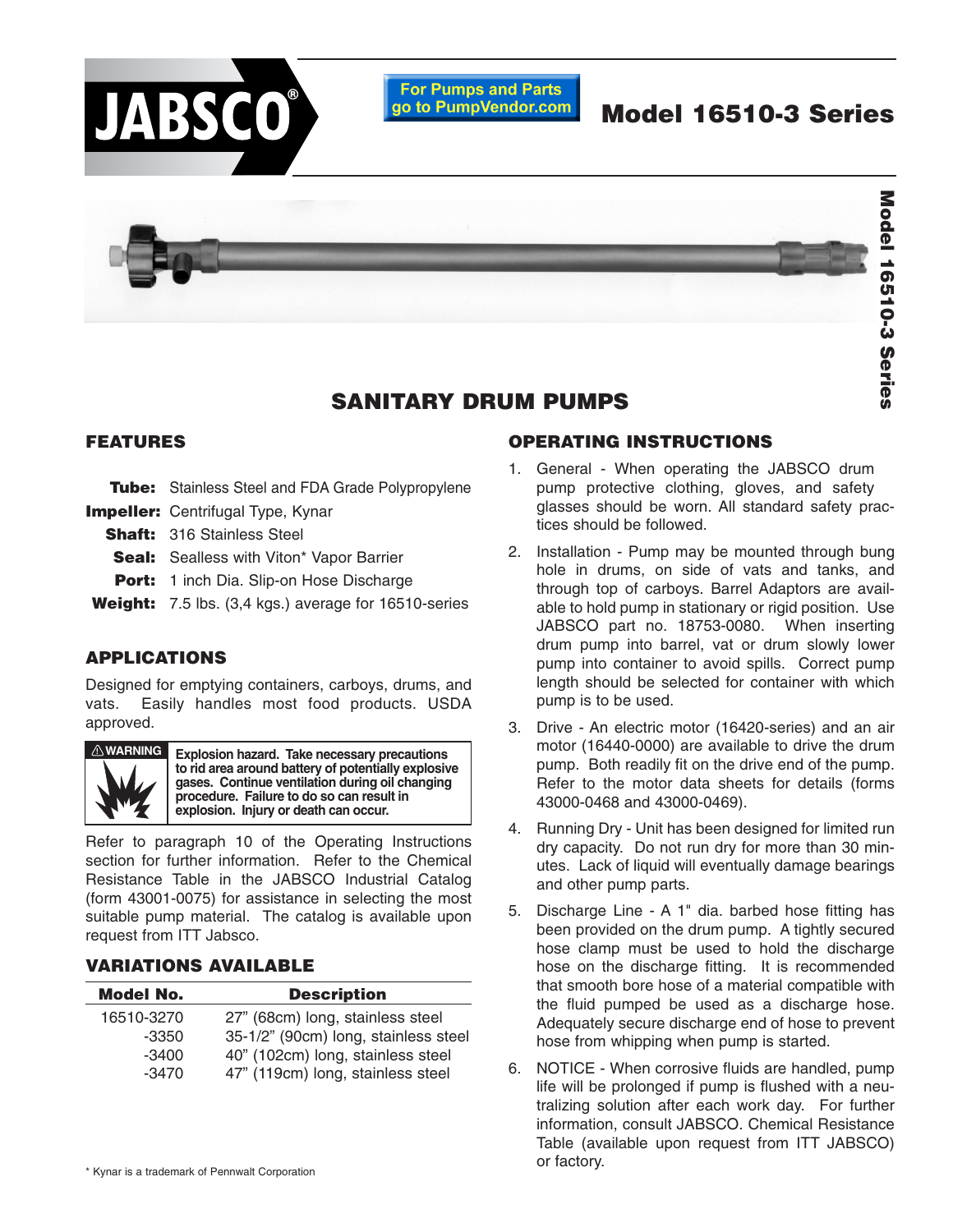- 7. Pressures The drum pump is designed to operate in containers open to the atmosphere, therefore maximum inlet pressure is atmospheric pressure (0 psig, 0 bar). For higher inlet pressure applications consult factory.
- 8. Temperatures Sanitary pumps are suitable for service at 32° - 200°F (0° - 93°C).
- 9. Storage When not in use store drum pump on wall bracket with impeller end in down position to allow full drainage. Use JABSCO part no. 16470-0000.
- 10. Static Charge Certain fluids when pumped create a static electrical charge. Use only Jabsco 16410-Series pump tubes for these applications.
- 11. Flow Regulation In applications such as filling small containers where low flow rates are required to avoid splashing of liquid an adjustable nozzle is available. Use JABSCO part no. 18753-0077.
- 12. Dirt and Abrasive Particles It is strongly recommended that when pumping any materials containing dirt or abrasive particles a strainer be used. Strainers are available as an option. Use JABSCO part no. 16490-1000.
- 13. Performance Limits A maximum specific gravity of 1.8 or viscosity of 3500 ssu (750 cp) is the recommended limit for normal use. Contact factory for further information.
- 14. Spare Parts Use JABSCO service parts for replacement and repair.

#### **SERVICE INSTRUCTIONS**



**Chemical hazard. Pumps which have handled corrosive, caustic or toxic fluids should be drained and completely flushed prior to servicing. Failure to do so can cause injury.**

#### **Disassembly**

- 1. Unscrew and remove impeller housing.
- 2. Holding the shaft at the flat area near the impeller with a 7/32" (6 mm) wrench, (provided with pump), use the four pegs on bottom of the impeller housing as a wrench and unscrew and remove the impeller. This is a right-hand thread connection as are all connections on the JABSCO drum pump.
- 3. Unscrew and remove the conversion chamber.
- 4. Unscrew and remove the outer tube.
- 5. Slide the short inner tube off the shaft and shaft guide.
- 6. Slide the shaft guide off the shaft.
- 7. Unscrew and slide the long inner tube off the shaft.
- 6. Unscrew and remove the inner tube from the discharge port housing.
- 7. Gently pull the insert tube from the inner tube.
- 8. Unscrew and remove the discharge port housing.
- 9. Remove the retaining ring from the mounting ring.
- 10. Slip mounting ring from bearing housing.
- 11. Remove motor coupling from bearing shaft by inserting screwdriver into slot of bearing shaft and rotating coupling counterclockwise.
- 12. Remove bearing retaining ring from bearing housing.
- 13. Pull bearing shaft and bearings from bearing housing.
- 14. Press bearings off shaft.

#### **Assembly**

- 1. Press bearings on bearing shaft.
- 2. Insert bearing shaft and bearings into bearing housing.
- 3. Install bearing retaining into bearing housing.
- 4. Screw motor coupling onto bearing shaft while holding shaft from rotating with screwdriver in the slot provided. This is a right-hand thread connection as are all connections on the JABSCO drum pump.
- 5. Slip mounting ring on bearing housing.
- 6. Insert retaining ring into mounting ring.
- 7. Screw discharge port housing to bearing housing taking care that lip seal is positioned correctly on bearing shaft, and not damaged during assembly.
- 8. Install shaft by screwing onto bearing shaft by turning bearing shaft with screwdriver while holding shaft.
- 9. Slide the long inner tube onto the shaft and screw into the discharge port housing.
- 10. Slide the shaft guide onto the shaft and up into the inner tube.
- 11. Slide the short inner tube onto the shaft and onto the shaft guide.
- 12. Screw outer tube into discharge port housing.
- 13. Screw the conversion chamber to the outer tube.
- 14. Install impeller onto shaft and tighten using the four pegs on the impeller housing as a wrench while holding shaft with a 7/32" (6 mm) wrench.
- 15. Screw impeller housing to conversion chamber. Do not operate pump without impeller housing installed.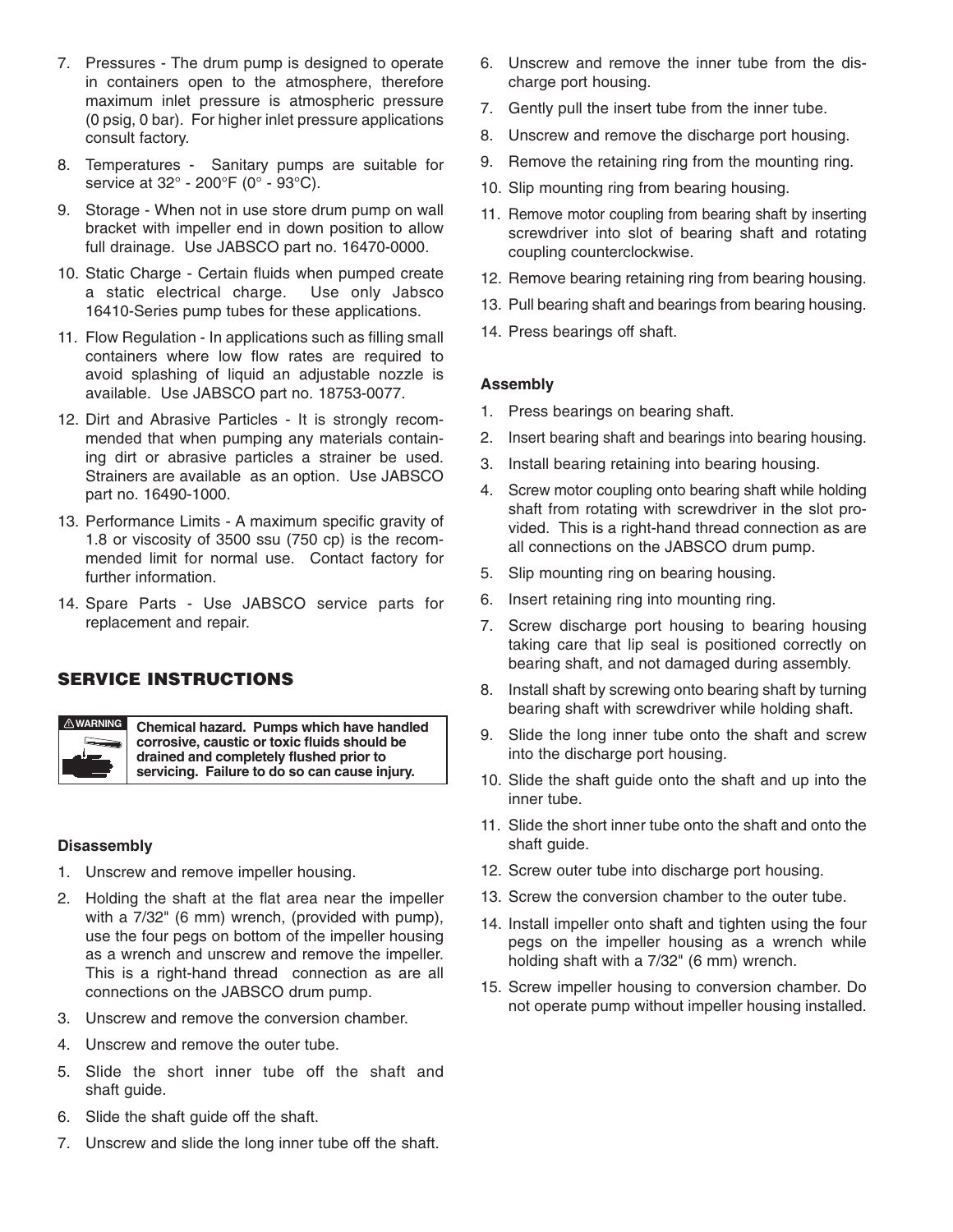## **EXPLODED VIEW**



## **PARTS LIST**

|     |                           | Qty.  | Model      | <b>Model</b> | Model      | <b>Model</b> |
|-----|---------------------------|-------|------------|--------------|------------|--------------|
| Key | <b>Description</b>        | Req'd | 6510-3270  | 16510-3350   | 16510-3400 | 16510-3470   |
|     | Impeller Housing          |       | 16406-1002 | 16406-1002   | 16406-1002 | 16406-1002   |
| 2   | <b>Conversion Chamber</b> |       | 16407-1012 | 16407-1012   | 16407-1012 | 16407-1012   |
| 3   | Impeller                  |       | 16508-1001 | 16508-1001   | 16508-1001 | 16508-1001   |
| 4   | <b>Bearing Housing</b>    |       | 16403-0010 | 16403-0010   | 16403-0010 | 16403-0010   |
| 5   | Discharge Port Housing*   |       | 16503-1002 | 16503-1002   | 16503-1002 | 16503-1002   |
| 6   | <b>Mounting Ring</b>      |       | 16409-0000 | 16409-0000   | 16409-0000 | 16409-0000   |
|     | Bearing Shaft**           |       | 16468-0000 | 16468-0000   | 16468-0000 | 16468-0000   |
| 8   | Shaft                     |       | 16418-1006 | 16418-1007   | 16418-1011 | 16418-1008   |
| 9   | <b>Outer Tube</b>         |       | 16461-0000 | 16461-0001   | 16461-0003 | 16461-0002   |
| 10  | Inner Tube                |       | 16462-1000 | 16462-1001   | 16462-1003 | 16462-1002   |
| 11  | Insert Tube               |       | 16463-0000 | 16463-0001   | 16463-0003 | 16463-0002   |
| 12  | Drive Coupling            |       | 18753-0445 | 18753-0445   | 18753-0445 | 18753-0445   |
| 13  | Bearing**                 | 2     | 18753-0182 | 18753-0182   | 18753-0182 | 18753-0182   |
| 14  | <b>Retaining Ring</b>     |       | 91701-4447 | 91701-4447   | 91701-4447 | 91701-4447   |
| 15  | <b>Retaining Ring</b>     |       | 91701-4434 | 91701-4434   | 91701-4434 | 91701-4434   |

\* Vapor Barrier is available as a kit, part no. 18753-0435.

\*\* Shaft/Bearing Assembly is available as a kit, part no. 18753-0316.